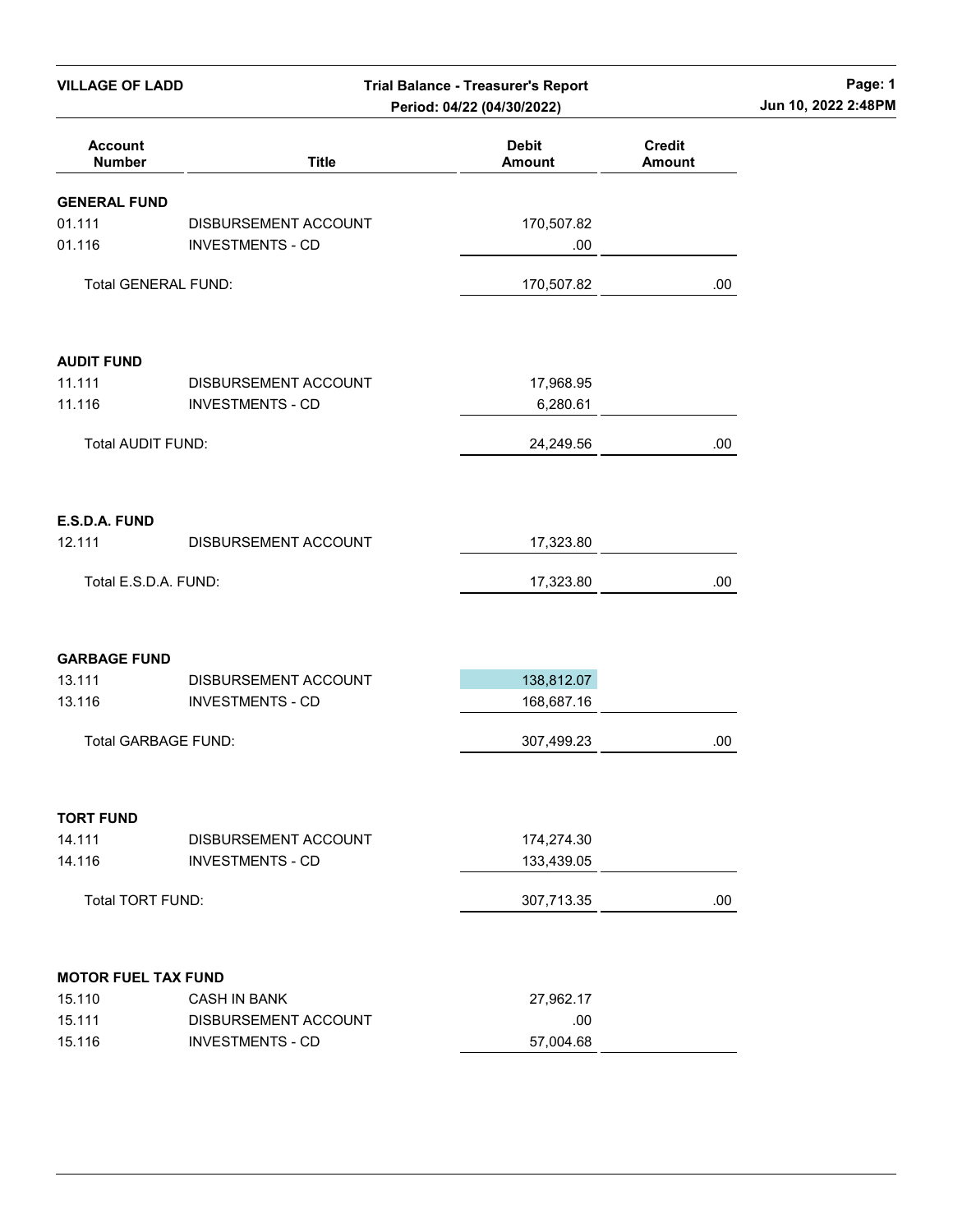| <b>VILLAGE OF LADD</b>        |                                                 | <b>Trial Balance - Treasurer's Report</b><br>Period: 04/22 (04/30/2022) |                  | Page: 2<br>Jun 10, 2022 2:48PM |
|-------------------------------|-------------------------------------------------|-------------------------------------------------------------------------|------------------|--------------------------------|
| Account<br>Number             | Title                                           | Debit<br>Amount                                                         | Credit<br>Amount |                                |
|                               | Total MOTOR FUEL TAX FUND:                      | 84,966.85                                                               | .00              |                                |
| I.M.R.F. FUND                 |                                                 |                                                                         |                  |                                |
| 16.111<br>16.116              | DISBURSEMENT ACCOUNT<br><b>INVESTMENTS - CD</b> | 72,462.90<br>142,477.91                                                 |                  |                                |
| Total I.M.R.F. FUND:          |                                                 | 214,940.81                                                              | .00              |                                |
| <b>RECREATION FUND</b>        |                                                 |                                                                         |                  |                                |
| 17.111<br>17.116              | DISBURSEMENT ACCOUNT<br><b>INVESTMENTS - CD</b> | .00                                                                     | 16,955.33-       |                                |
| <b>Total RECREATION FUND:</b> |                                                 | .00                                                                     | 16,955.33-       |                                |
| <b>LADD COMMUNITY CENTER</b>  |                                                 |                                                                         |                  |                                |
| 18.111<br>18.116              | DISBURSEMENT ACCOUNT<br><b>INVESTMENTS - CD</b> | .00                                                                     | 46,744.88-       |                                |
|                               | Total LADD COMMUNITY CENTER:                    | .00                                                                     | 46,744.88-       |                                |
| <b>SOCIAL SECURITY FUND</b>   |                                                 |                                                                         |                  |                                |
| 19.111<br>19.116              | DISBURSEMENT ACCOUNT<br><b>INVESTMENTS - CD</b> | 179,023.81<br>154, 155.50                                               |                  |                                |
|                               | Total SOCIAL SECURITY FUND:                     | 333,179.31                                                              | .00              |                                |
| <b>SPECIAL REVENUE FUND</b>   |                                                 |                                                                         |                  |                                |
| 20.110<br>20.111              | <b>CASH IN BANK</b><br>DISBURSEMENT ACCOUNT     | .00<br>.00                                                              |                  |                                |
|                               | Total SPECIAL REVENUE FUND:                     | .00                                                                     | .00              |                                |

## LADD HISTORICAL SOCIETY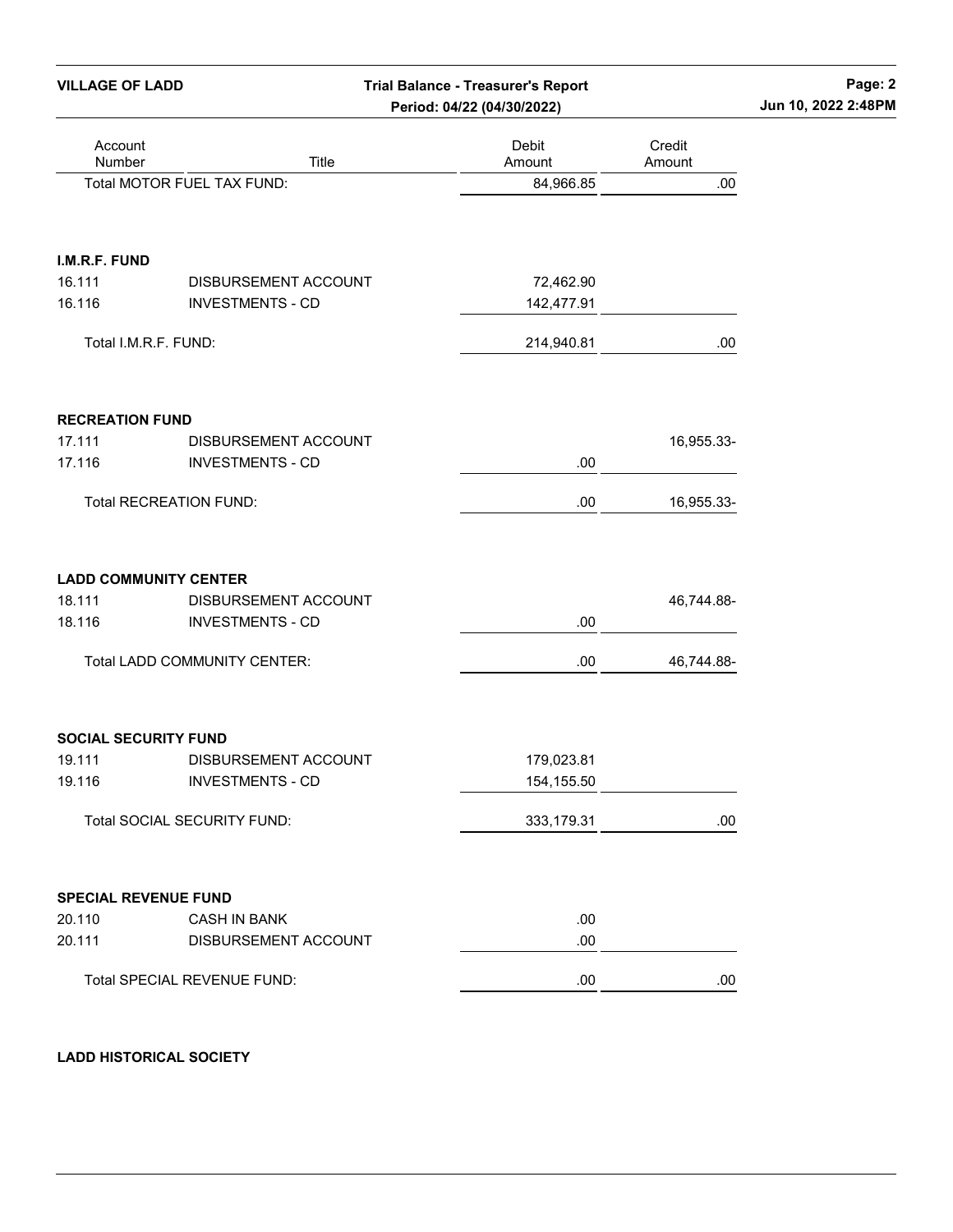| <b>VILLAGE OF LADD</b><br><b>Trial Balance - Treasurer's Report</b> |                                   |                            | Page: 3<br>Jun 10, 2022 2:48PM |  |  |
|---------------------------------------------------------------------|-----------------------------------|----------------------------|--------------------------------|--|--|
|                                                                     |                                   | Period: 04/22 (04/30/2022) |                                |  |  |
| Account<br>Number                                                   | Title                             | Debit<br>Amount            | Credit<br>Amount               |  |  |
| 21.111                                                              | DISBURSEMENT ACCOUNT              | 875.00                     |                                |  |  |
| 21.116                                                              | <b>INVESTMENTS - CD</b>           | .00                        |                                |  |  |
|                                                                     | Total LADD HISTORICAL SOCIETY:    | 875.00                     | .00                            |  |  |
| <b>CDAP FUND</b>                                                    |                                   |                            |                                |  |  |
| 22.110                                                              | <b>CASH IN BANK</b>               | .00.                       |                                |  |  |
| 22.111                                                              | DISBURSEMENT ACCOUNT              | .00                        |                                |  |  |
| Total CDAP FUND:                                                    |                                   | .00                        | .00                            |  |  |
| <b>125TH ANNIVERSARY</b>                                            |                                   |                            |                                |  |  |
| 23.110                                                              | <b>CASH IN BANK</b>               | 674.77                     |                                |  |  |
| 23.111                                                              | DISBURSEMENT ACCOUNT              | .00                        |                                |  |  |
| 23.116                                                              | <b>INVESTMENTS - CD</b>           | 2,015.00                   |                                |  |  |
|                                                                     | Total 125TH ANNIVERSARY:          | 2,689.77                   | .00                            |  |  |
|                                                                     | <b>RECREATION SPECIAL ACCOUNT</b> |                            |                                |  |  |
| 24.110                                                              | <b>CASH IN BANK</b>               | 632.57                     |                                |  |  |
| 24.111                                                              | DISBURSEMENT ACCOUNT              | .00                        |                                |  |  |
|                                                                     | Total RECREATION SPECIAL ACCOUNT: | 632.57                     | .00                            |  |  |
|                                                                     | <b>SWR BOND RET SPEC ACCT</b>     |                            |                                |  |  |
| 41.110                                                              | <b>CASH IN BANK</b>               | .00                        |                                |  |  |
| 41.111                                                              | DISBURSEMENT ACCOUNT              | .00                        |                                |  |  |
| 41.116                                                              | <b>INVESTMENTS - CD</b>           | .00                        |                                |  |  |
|                                                                     | Total SWR BOND RET SPEC ACCT:     | .00                        | .00                            |  |  |
|                                                                     | <b>WATER DEBT SERVICE FUND</b>    |                            |                                |  |  |
| 42.111                                                              | DISBURSEMENT ACCOUNT              | 62,559.02                  |                                |  |  |
| 42.116                                                              | <b>INVESTMENTS - CD</b>           | 164,435.60                 |                                |  |  |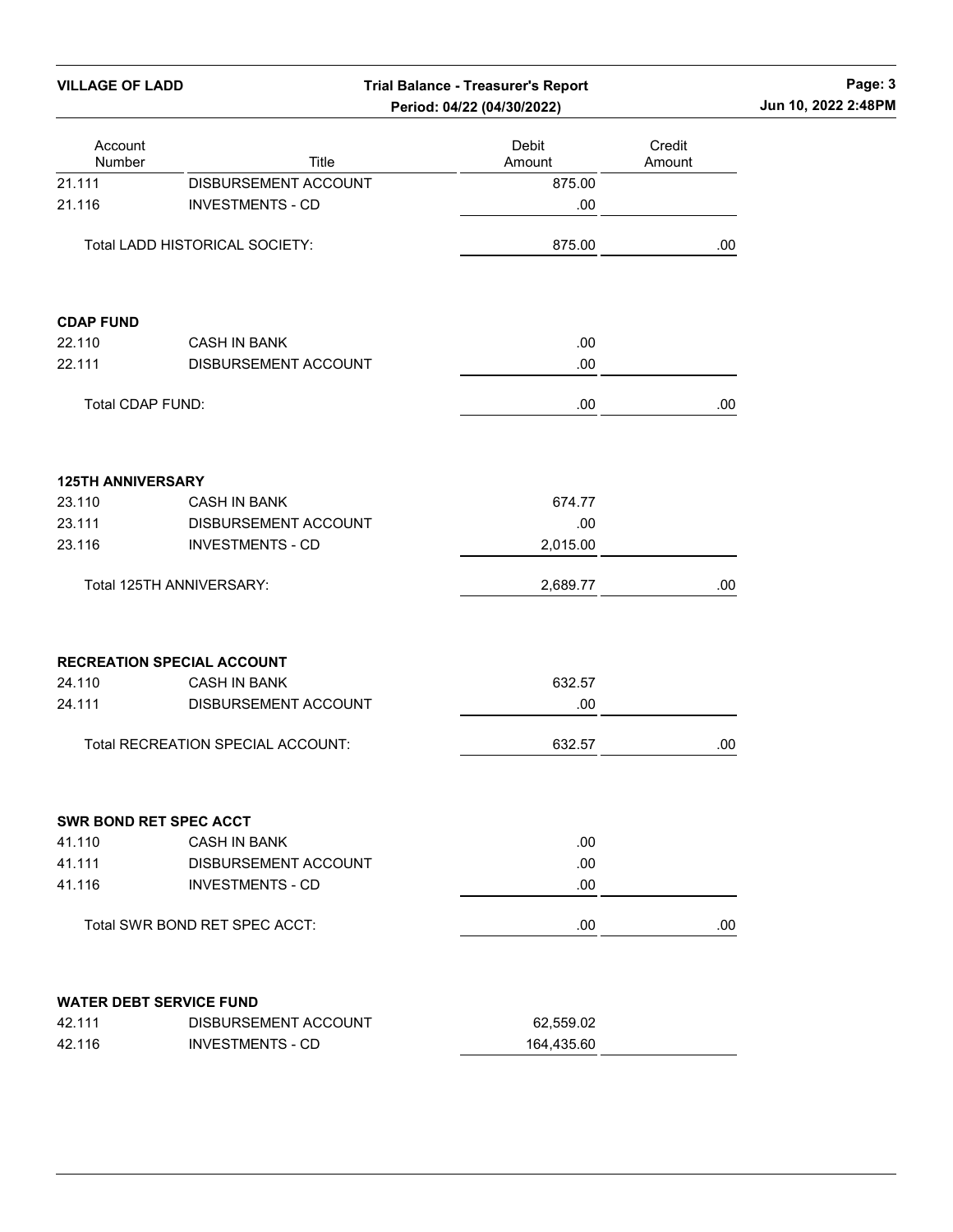| <b>VILLAGE OF LADD</b>      |                                                 | <b>Trial Balance - Treasurer's Report</b><br>Period: 04/22 (04/30/2022) |                  | Page: 4<br>Jun 10, 2022 2:48PM |
|-----------------------------|-------------------------------------------------|-------------------------------------------------------------------------|------------------|--------------------------------|
| Account<br>Number           | Title                                           | Debit<br>Amount                                                         | Credit<br>Amount |                                |
|                             | Total WATER DEBT SERVICE FUND:                  | 226,994.62                                                              | .00              |                                |
| <b>SEWERAGE FUND - EPA</b>  |                                                 |                                                                         |                  |                                |
| 43.111<br>43.116            | DISBURSEMENT ACCOUNT<br><b>INVESTMENTS - CD</b> | 62,206.63<br>342,142.95                                                 |                  |                                |
|                             | Total SEWERAGE FUND - EPA:                      | 404,349.58                                                              | .00              |                                |
| <b>WATER FUND</b>           |                                                 |                                                                         |                  |                                |
| 51.111<br>51.116            | DISBURSEMENT ACCOUNT<br><b>INVESTMENTS - CD</b> | 148,668.82<br>.00                                                       |                  |                                |
| Total WATER FUND:           |                                                 | 148,668.82                                                              | .00              |                                |
| <b>SEWER FUND</b>           |                                                 |                                                                         |                  |                                |
| 52.111<br>52.116            | DISBURSEMENT ACCOUNT<br><b>INVESTMENTS - CD</b> | .00                                                                     | 243,042.05-      |                                |
| Total SEWER FUND:           |                                                 | .00                                                                     | 243,042.05-      |                                |
|                             |                                                 |                                                                         |                  |                                |
| <b>ELECTRIC FUND</b>        |                                                 |                                                                         |                  |                                |
| 53.111<br>53.116            | DISBURSEMENT ACCOUNT<br><b>INVESTMENTS - CD</b> | 623,746.18<br>456,047.13                                                |                  |                                |
| <b>Total ELECTRIC FUND:</b> |                                                 | 1,079,793.31                                                            | .00              |                                |
| <b>POLICE DUI FUND</b>      |                                                 |                                                                         |                  |                                |
| 56.111                      | DISBURSEMENT ACCOUNT                            | 1,514.00                                                                |                  |                                |
| Total POLICE DUI FUND:      |                                                 | 1,514.00                                                                | .00              |                                |

## POLICE PUBLIC RELATIONS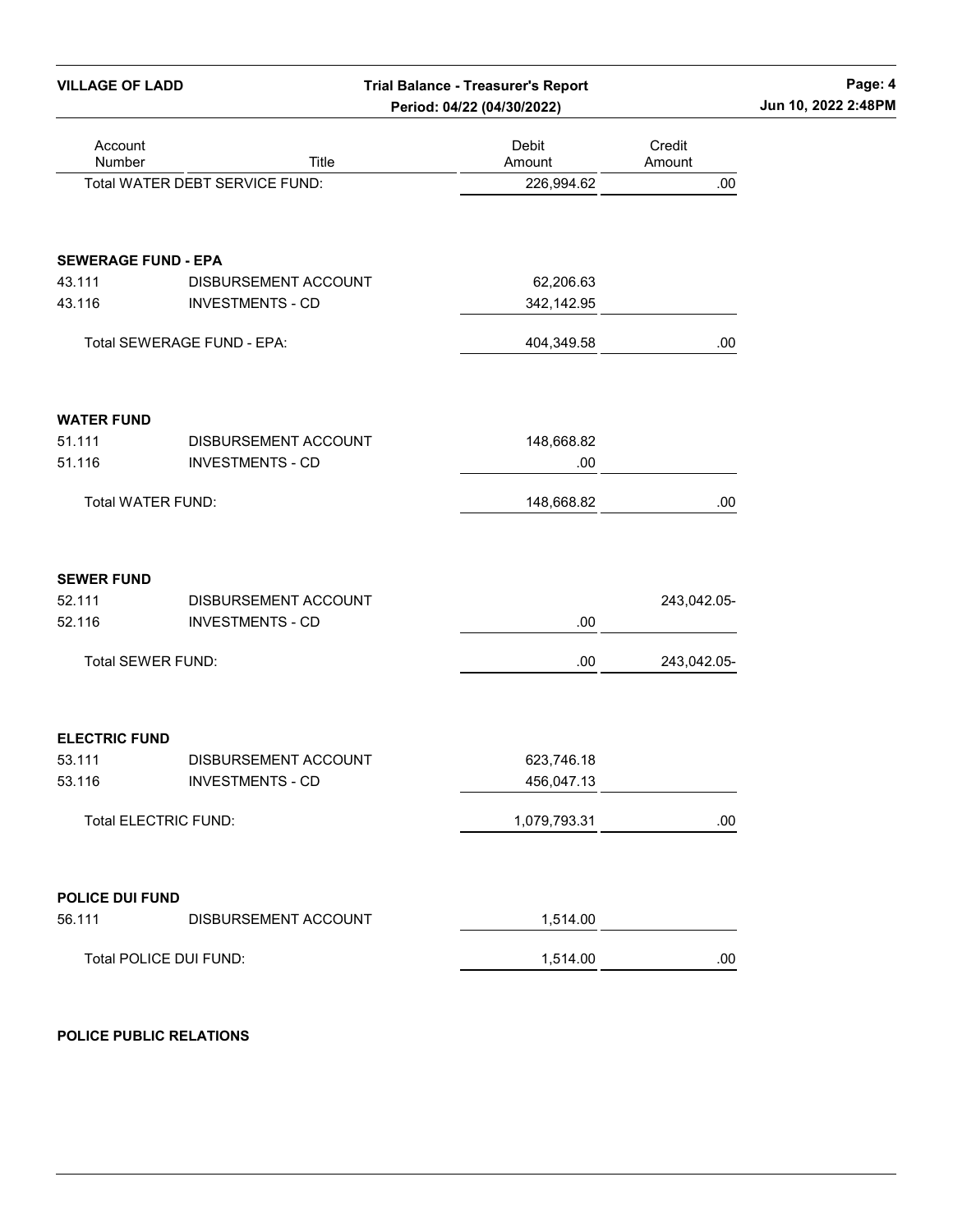| Account<br>Number       | Title                                          | Debit<br>Amount | Credit<br>Amount |
|-------------------------|------------------------------------------------|-----------------|------------------|
| 57.111                  | DISBURSEMENT ACCOUNT                           | 143.10          |                  |
| 57.116                  | <b>INVESTMENTS - CD</b>                        | .00             |                  |
|                         | <b>Total POLICE PUBLIC RELATIONS:</b>          | 143.10          | .00.             |
| <b>POLICE DRUG FUND</b> |                                                |                 |                  |
| 58.111                  | DISBURSEMENT ACCOUNT                           | .00             |                  |
| 58.116                  | <b>INVESTMENT - CD</b>                         | .00             |                  |
|                         | Total POLICE DRUG FUND:                        | .00             | .00              |
| 59.111                  | POLICE GRANT-EQUIPMENT<br>DISBURSEMENT ACCOUNT | .00             |                  |
|                         | <b>Total POLICE GRANT-EQUIPMENT:</b>           | .00             | .00              |
| POLICE BICYCLE FUND     |                                                |                 |                  |
| 60.110                  | <b>CASH IN BANK</b>                            | .00             |                  |
| 60.111                  | DISBURSEMENT ACCOUNT                           | .00             |                  |
|                         | Total POLICE BICYCLE FUND:                     | .00             | .00              |
| <b>CASH IN BANK</b>     |                                                |                 |                  |
| 61.110                  | <b>CASH IN BANK</b>                            | .00             |                  |
|                         | Total CASH IN BANK:                            | .00             | .00              |

VILLAGE OF LADD Trial Balance - Treasurer's Report Page: 5

| 73.111 | DISBURSEMENT ACCOUNT     | .00 |     |
|--------|--------------------------|-----|-----|
| 73.116 | INVESTMENTS - CD         | .00 |     |
|        | Total WORKING CASH FUND: | .00 | .00 |
|        |                          |     |     |